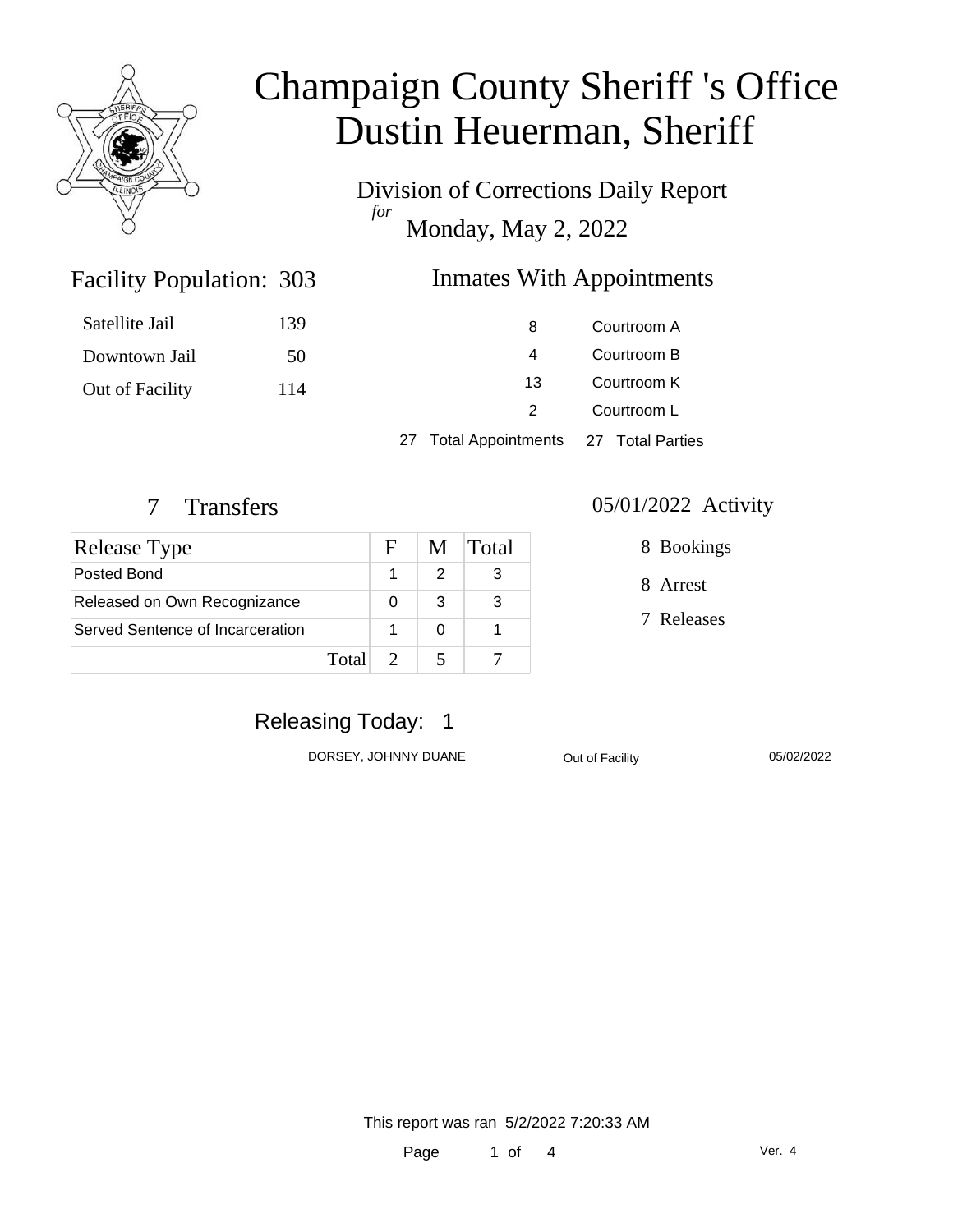

Division of Corrections Daily Report *for* Monday, May 2, 2022

### Custody Status Count

- Civil Sentenced CCCC 1
- Electronic Home Dentention 13
	- Felony Arraignment 8
		- Felony Other 1
	- Felony Pre-Sentence 8
		- Felony Pre-Trial 239
	- Felony Pre-Trial DUI 5
	- Felony Sentenced CCSO 4
	- Felony Sentenced IDOC 3
		- Hold Other 1
		- Hold Sentenced IDOC 1
	- Misdemeanor Arraignment 3
		- Misdemeanor Pre-Trial 7
- Misdemeanor Sentenced CCSO 1
	- Petition to Revoke 2
	- Remanded to DHS 5
	- Traffic Arraignment 1
		- Total 303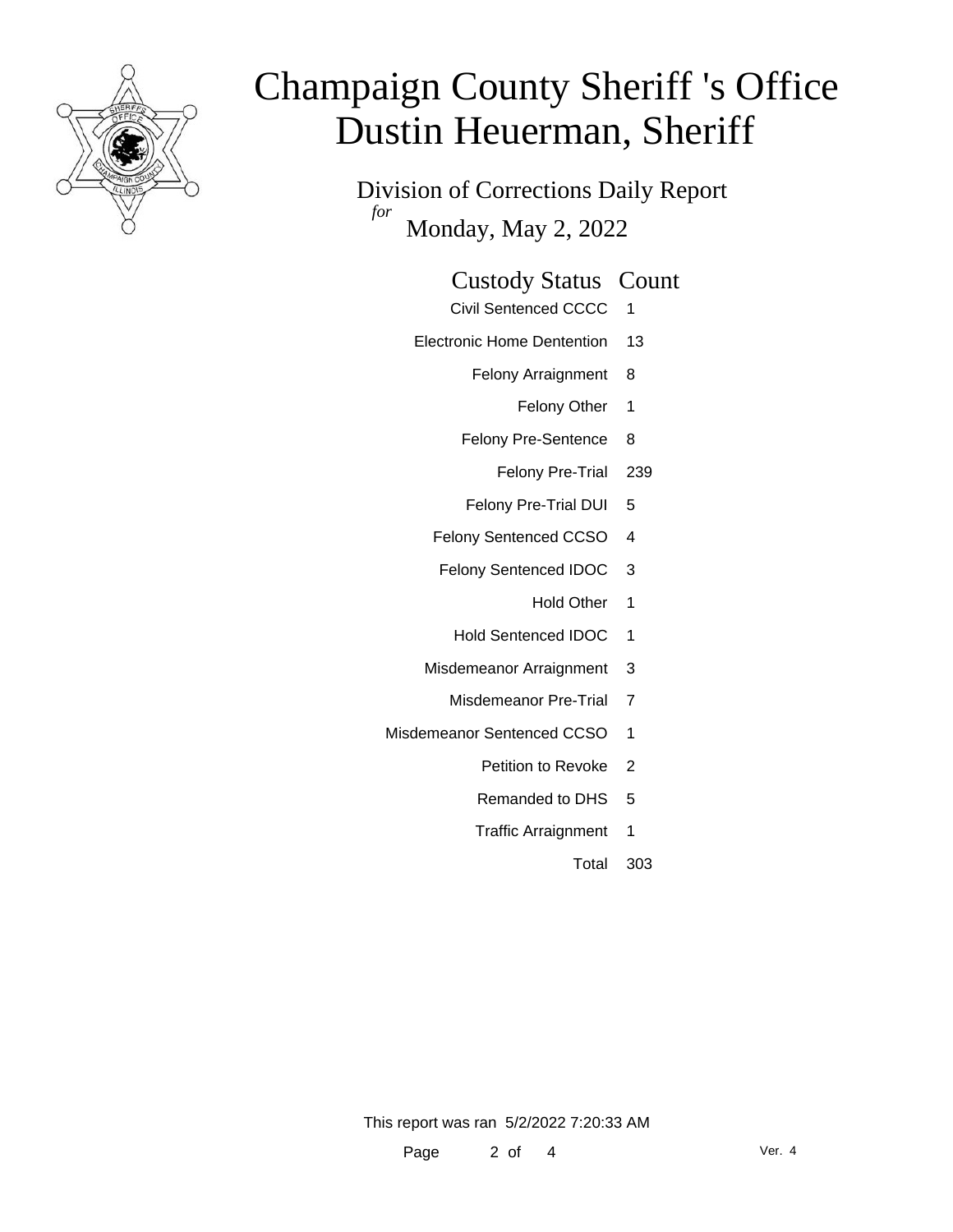

Division of Corrections Daily Report *for* Monday, May 2, 2022

### Inmates With Appointments

| Jailing Party Name              | Location    | Number of Records / Node |
|---------------------------------|-------------|--------------------------|
| ANDERSON, BRIANNA               | Courtroom K | 1 / Satellite Jail       |
| BROWN, DARRION DEVON            | Courtroom K | 1 / Satellite Jail       |
| <b>BROWN, RODNEY LOUIS</b>      | Courtroom A | 1 / Satellite Jail       |
| CANO, BRAVLIO Q                 | Courtroom K | 1 / Satellite Jail       |
| CARTER, EVON                    | Courtroom K | 1 / Satellite Jail       |
| <b>CLARK, AMY KANANI</b>        | Courtroom B | 1 / Satellite Jail       |
| CONERLY, KIN JOSEPH             | Courtroom B | 1 / Satellite Jail       |
| COWART, TORREY BENJAMEN, Junior | Courtroom L | 1 / Downtown Jail        |
| DAY, DANIEL JOSEPH              | Courtroom B | 1 / Satellite Jail       |
| DUCEY, SCOTT ROBERT             | Courtroom L | 1 / Satellite Jail       |
| <b>GRAY, JAMARH EMERE</b>       | Courtroom A | 1 / Out of Facility      |
| HUFFMAN, MICHAEL LEONARD        | Courtroom B | 1 / Satellite Jail       |
| <b>INGERSON, LUCUS JAMES</b>    | Courtroom A | 1 / Downtown Jail        |
| KASPERS, JOHNNY RAY             | Courtroom K | 1 / Satellite Jail       |
| MARSH, PAUL OLUFUNMILAYO        | Courtroom K | 1 / Satellite Jail       |
| MCGEE, MALCOM M                 | Courtroom K | 1 / Satellite Jail       |
| MOORE, SYLVESTER DEFRANCIS      | Courtroom K | 1 / Satellite Jail       |
| PETRACEK, ROBIN DENISE          | Courtroom K | 1 / Satellite Jail       |
| PICKENS, DONTRELL DEMAR         | Courtroom A | 1 / Satellite Jail       |
| PINEX, MARCHELLO D              | Courtroom A | 1 / Downtown Jail        |
| POORE, ANDREW LYLE              | Courtroom K | 1 / Satellite Jail       |
| RAYBURN, JOSHUA STEVEN          | Courtroom K | 1 / Satellite Jail       |
| SMITH, MATTHEW MICHAEL          | Courtroom K | 1 / Satellite Jail       |
| TRAMBLE, TOM MARCUS             | Courtroom A | 1 / Satellite Jail       |
| <b>WELLS, JIAMANTE AMORE</b>    | Courtroom A | 1 / Out of Facility      |
| <b>WHITLEY, CHARLES</b>         | Courtroom K | 1 / Satellite Jail       |

This report was ran 5/2/2022 7:20:33 AM